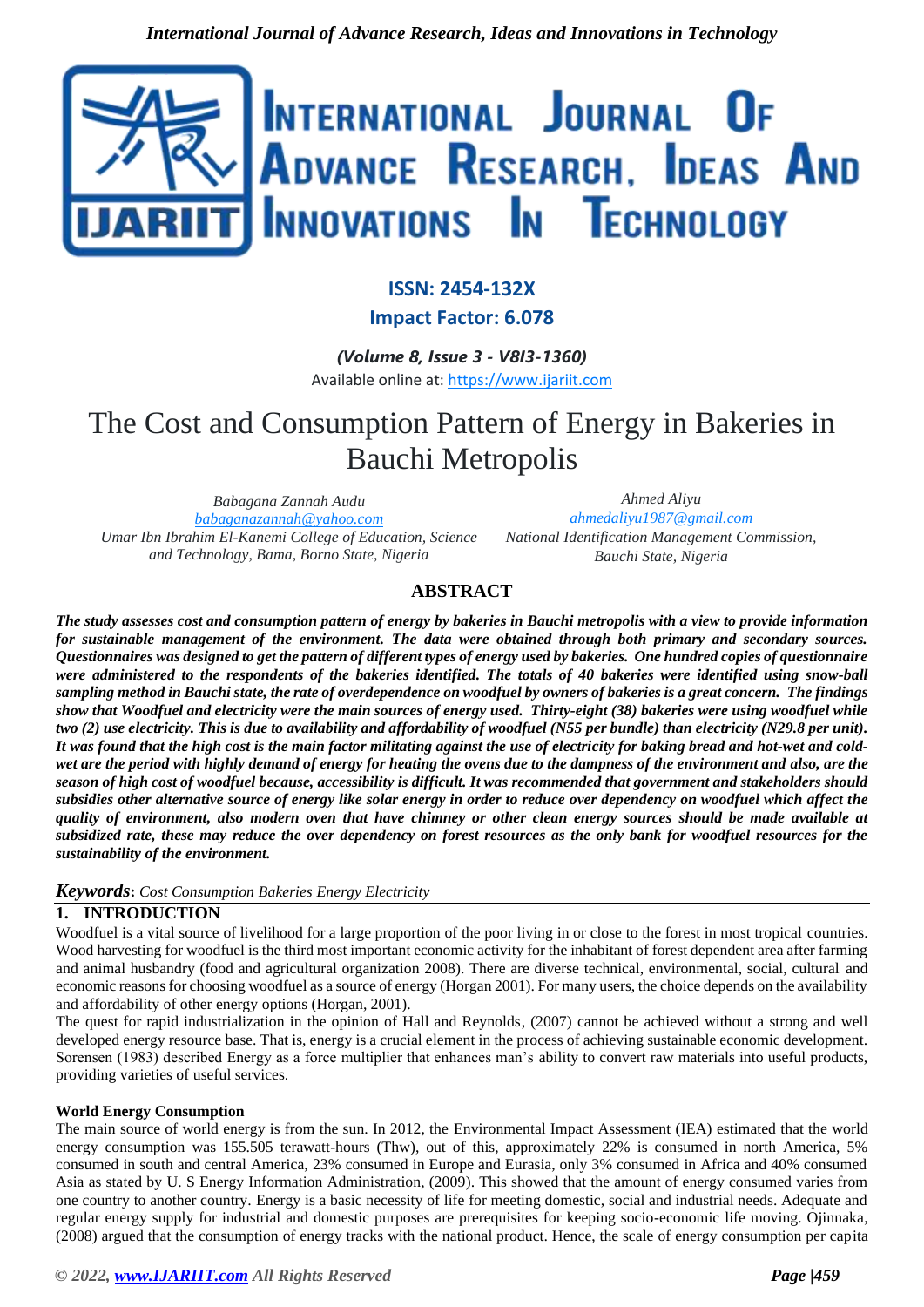is an important indicator of economic modernization. In general, countries that have higher per capita energy consumption are more developed than those with low level of consumption. Enger and Smith, (2004) stated that the industrialized nations use energy equally within three sectors i.e. residential, transportation and industrial as against the predominant use of energy for residential purpose (cooking and heating) by less developed countries. They further reported that the amount of energy required for commercial and residential use varies from country to country.

Making energy available to all and sundry in a particular society is a measure of level of economic development of that particular society. For example, in advanced economies like UK, USA and France, their populations have access to cheap and affordable energy supply because they are technologically advanced. The necessary energy infrastructures are available while the costs of energy are affordable by the majority of the people (Enger and Smith, 2004). There are divers technical, environmental, social, cultural and economic reasons for choosing woodfuel as a source of energy (Horgan 2001). For many users, the choice depends on the availability and affordability of other energy options (Horgan 2001).

## **Energy Consumption in Africa**

Yahaya, (2002) stated that the poorer a country is, the greater its dependence on woodfuel. Almost all African countries rely on woodfuel for meeting their domestic energy needs (Sambo, 2005). Mead, (2005) and FAO, (2001) claimed that woodfuel harvesting in developing countries is so important that it rivals other sources of industrial energy such as electricity, principally among poor people in rural areas. Malimbwi *et al.,* (2001) reported that Woodfuel constitutes a major source of energy in most countries, both developing and developed countries. In most cases methods used to extract wood energy are not sustainable, leading to land degradation.

In addition, woodfuel had a share of between 60 and 86 per cent of African energy consumption, except South Africa. In most of the countries in Sub Sahara Africa, woodfuel accounts for 80 to 90 per cent of residential energy consumption. World Bank, (2000) reported that in sub-Saharan African countries, especially Nigeria, woodfuel is the dominant source of energy for cooking and other activities. Energy Commission Ghana, (2006) stated that woodfuels provide the bulk of the energy needs for most informal enterprises such as bread-baking, processing of oil-palm, brewing of local drinks, tobacco curing, traditional textiles (tie and dye, batik), traditional soap making and fish smoking.

## **Energy Consumption in Nigeria**

Oni, (2014) argues that Nigeria, a country estimated to have a population of over 170 million people has varying temperatures, natural and physical features within its 923.78 thousand sq. km land mass. The country lies within a high sunshine belt and thus, has enormous solar energy and other solar related potentials. The resources in the North of the country in particular, provide a more viable potential for photovoltaic use, with insulation of up to 7 kWh/ m2/day. Average sunshine hours in Nigeria, are estimated at 12hrs per day. Hence, the country does have rich potentials for renewable energy (solar power production in particular). Given Nigeria's solar potentials, solar thermal applications, for which technologies already exist in the country, include solar cooking, solar water heating for industries, hospitals and households, solar evaporative cooling, solar crop drying, solar incubators and solar chick brooding (Oni, 2014). Akinboro *et al.,* (2012) explains that solar energy, an energy obtained from the sun, is the world's most abundant and cheapest source of energy available from nature. It is free and automatically renewable every day. Solar energy is available in two forms, namely Solar Thermal and Sola PV. Solar thermal is the direct application of solar energy to produce heat (Akinboro, *et al.,* 2012). Solar PV is the conversion of solar radiation to electricity using solar cell. The surprise, thus, remains how Nigeria is not a solar energy giant. This takes Nigerians to the major challenges to energy security (Akinboro *et al.,* 2012).

Wang, (2009) investigates the relationship between energy consumption and the Nigerian economy from the period of 1970 to 2005. The energy sources used to test for this relationship were crude oil, electricity and coal. By applying the co-integration technique, the results derived infer that there exists a positive relationship between current period energy consumption and economic growth. With the exception of coal which was positive, a negative relationship was noted for lagged values of energy consumption and economic growth. The implication of the study is that increased energy consumption is a strong determinant of economic growth having an implicit effect in lagged periods and both an implicit and explicit effect on the present period in Nigeria.

#### **Energy Consumption in Northern Nigeria**

Available records show that in northern Nigeria, the fuel consumption rate was given as 23.3 million cubic meters per year (Anderson and Abakah, 1990). As Gbadegesin (1995), has rightly observed the gradual removal of subsidy on petroleum products has heightened the problems of environmental degradation in Nigeria. Simonyan and Fasina (2013) reported that energy from biomass can potentially be an alternative approach to solving the country's electricity problem. Their estimation shows that Nigeria is capable of producing 2.01 EJ (47.97 Million tons of energy (MTOE)) from the 168.49 million tons of agricultural residues and wastes that can potentially be generated in a year. Converting the huge quantities of biomass resources to electricity will increase the energy supply, energy mix and balance of Nigeria.

Taru *et al.,* (2010) evaluated woodfuel marketing in Adamawa State and observed that the felling of trees for woodfuel (energy) consumption cuts across most rural and urban communities in sub-Saharan Africa. This activity denies the existence of forest trees and wood is burnt to produce carbon dioxide which is linked to climate change.

There are 19 states in Northern Nigeria and the Federal Capital Territory (FCT). Of this number, ten (10) states are already affected by desertification. The affected states include Bauchi, Gombe, Borno, Yobe, Jigawa, Kano, Katsina, Zamfara, Sokoto and Kebbi (Ayuba and Dami (2011). Acconding to Okoye and Ezeonyejiaku, (2010) Although the magnitude of this environmental hazard is not equal, as one moves further north, it becomes more severe. Therefore, the frontline states of northern Nigeria (Sokoto, Kebbi,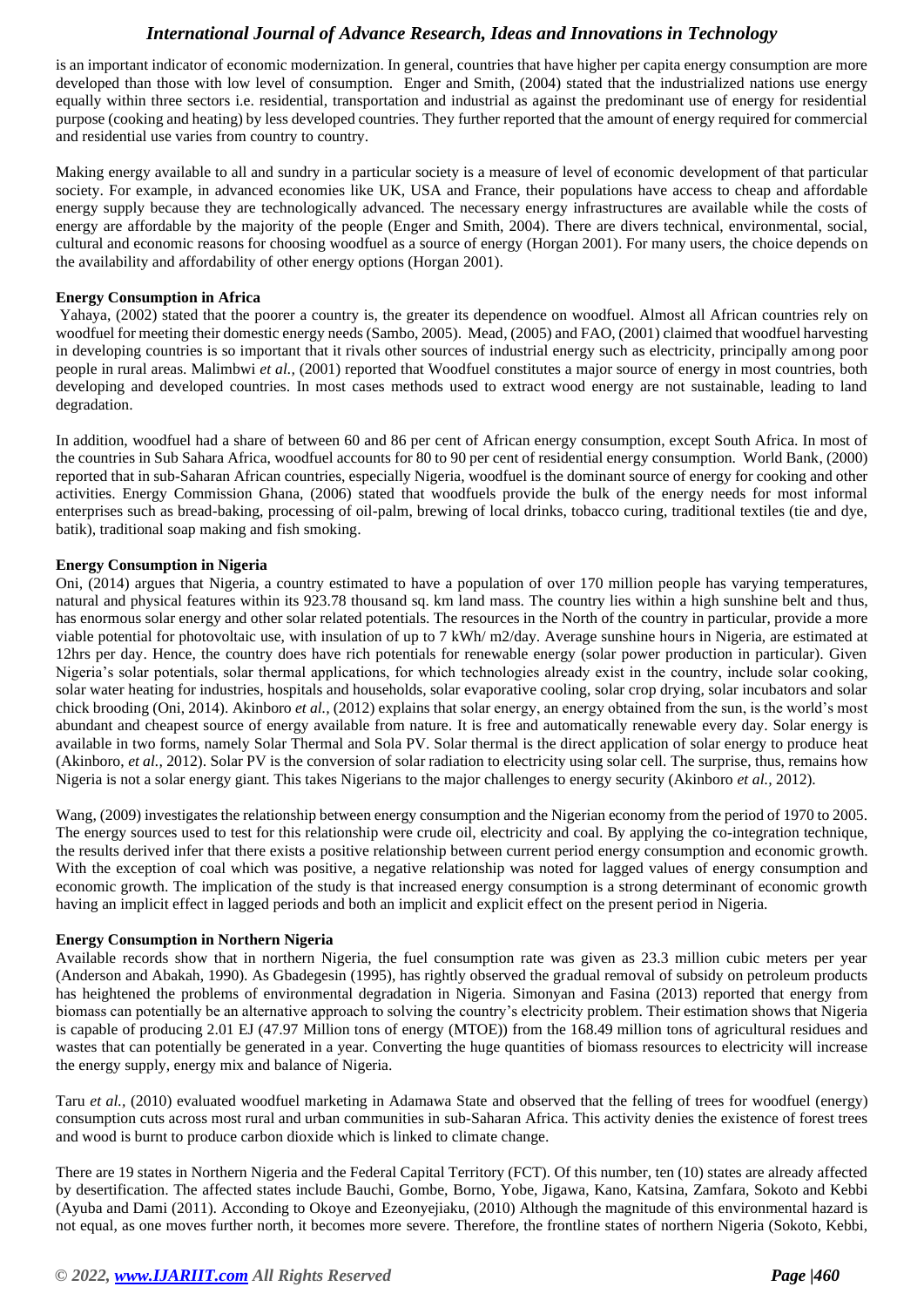Zamfara, Jigawa, Borno, Katsina and Kebbi) experience severe desertification, while Bauchi, Gombe and Kano experience moderate desertification. Gbadegesin, (1995) revealed a high dependence of Fakai district of Sokoto state and Oshogbo in Oshun state of Nigeria on woodfuel and kerosene with consumption of households in twelve villages to the range of 105.7–195.0kg and 2.50– 12.73 liters respectively while in Bauchi State of Nigeria, fire wood was found to be the dominant fuel source, contributing between 52.45% and 88.62% of the household and commercial budget (Ewah, 2014). Jekayinfa *et al.,* (2007) investigated the link between real incomes, inflation and woodfuel consumption. His regression analysis indicates that the quantity of woodfuel consumed is negatively correlated to real incomes and positively related to inflation levels.

#### **Energy Consumption in the Urban and Rural Areas**

In the opinion of Ubueh, (2007) forests contribute directly and indirectly to rural household livelihoods through the generation of income and employment from the sale and exchange of gathered and unprocessed non-timber forest products such as woodfuel. Kerosene and gas are not readily available due to inadequate supply in most Nigerian rural areas. Studies have shown that in Nigeria, harvesting of woodfuel contributes to deforestation at a rate of about 400,000 hectares per year. If this trend continues, the country's forest resources could be completely depleted by 2020 (Alli *et al.,* 2001 and Obueh, 2007).

Babanyara *et al.,* (2010) in their work Urbanization and the Choice of Woodfuel as a Source of Energy in Nigeria found out that the factors causing woodfuel demand in urban areas include, Rural-urban migration, Urbanization, Poverty, Hikes in prices of kerosene and cooking gas amongst others. Lawrence (1998) reported in her work''Socio-economic Analysis of Woodfuel Production and Utilization in Communities'' found that the raw materials for the processing and production of woodfuel found in almost all the five (5) communities selected for the study came from the natural forest People do not plant their own wood (trees) to use them as fuel for either domestic and/or commercial purposes.

Falola, (1998) in his work investigated woodfuel consumption in urban Kano, the rural urban trade in firewood, the ecology of wood fuel, and the management of wood resources in the hinterland. Reported that several factors account for the preservation of trees in Areas close to the urban centre. First, rising prices of firewood, together with subsidized petrol costs have made the increased distance acceptable to merchants. Second, resistance to wood cutting by the local farmers has stabilized off take within the local hinterland. The rural dwellers, whose needs are often basic, depend to a large extent on the traditional sources of energy for their domestic energy requirements, while the majority of the urban dwellers depend on traditional energy sources and fossil fuels. However, the high level of poverty and other socio-economic problems inhibit both the rural and urban dwellers from having access to adequate and reliable sources of energy for domestic purposes.

## **2. MOTIVATING FACTORS FOR ENERGY CONSUMPTION**

**(a) Education and Seasonality:** Survey of the energy use in northern Nigeria by Silvinconsult, (1991) identified that any commercial centre that have little or no formal education (western education) consume more energy than those with background of formal education.

**(b) Cultural Beliefs and Energy Consumption:** Nierkik, (1998) reported that electricity was initially rejected in west and of South Africa, because people believe that the coming of electricity will chase away their ancestral sprits.

**(c) Socio-economic, Demand and Supply Factor:** According to Sepp, (1999) availability of different energy sources, different user's habits, available technology, energy price in relation to the household and commercial mean income, will determine the consumption pattern. The author sited example woodfuel and charcoal consumption as being directly related to their availability.

**(d) Urban Rural Energy Dichotomy:** Khennans, (1998) asserted that urban areas are responsible for the bulk of household energy consumption especially the conventional energy (electricity, petroleum products) and is also true for traditional form of energy such biomass. Biomass fuel not only provides energy for poor rural population but also to people with higher incomes.

Gana *et al.*, (2008) stated that, in Bauchi State of Nigeria; Kerosene is irregularly supplied and costly, hence, firewood and charcoal are the major alternative sources of energy. Woodfuel is also a source of income to many, hence, it is not only sold in the rural areas, but also in urban areas using trucks. Those who engage in this business at times employ the services of men to cut down trees and allow them to dry before they are sold. This has been contributing to desertification in Nigeria.

**(e) Government Policy:** Obueh, (2007) reported that the deregulation policy of Nigerian government on petroleum products has affected availability, use and consumption pattern of energy. Before 2003, kerosene was sold at N35, today it sold N100 per liter.

**(f) Energy Population Dynamic**: Rapid growing of world population has impact on energy consumption. (UNDP, 2002) The implication of foregoing scenario is increased demand for energy for more people and at a very alarming close interval of years. Sepp, (1999) summarized the world population growth thus: ''It took the world population millions of years to reach the first billion, then 123 years to the third, 14 years to the fourth, and 13 years to the fifth billion''.

# **3. MATERIAL AND METHODS**

#### **Introduction**

The methodology adopted for this research such as research design, sources of data, sampling techniques, data collection techniques, and data analysis and presentation were presented in this chapter.

#### **Sources of Data**

The data were obtained through both primary and secondary sources. The primary sources are the data generated from questionnaire and Global Position System (GPS), while secondary sources data was collected from review of relevant literature such as books, and journals.

#### **Research Design**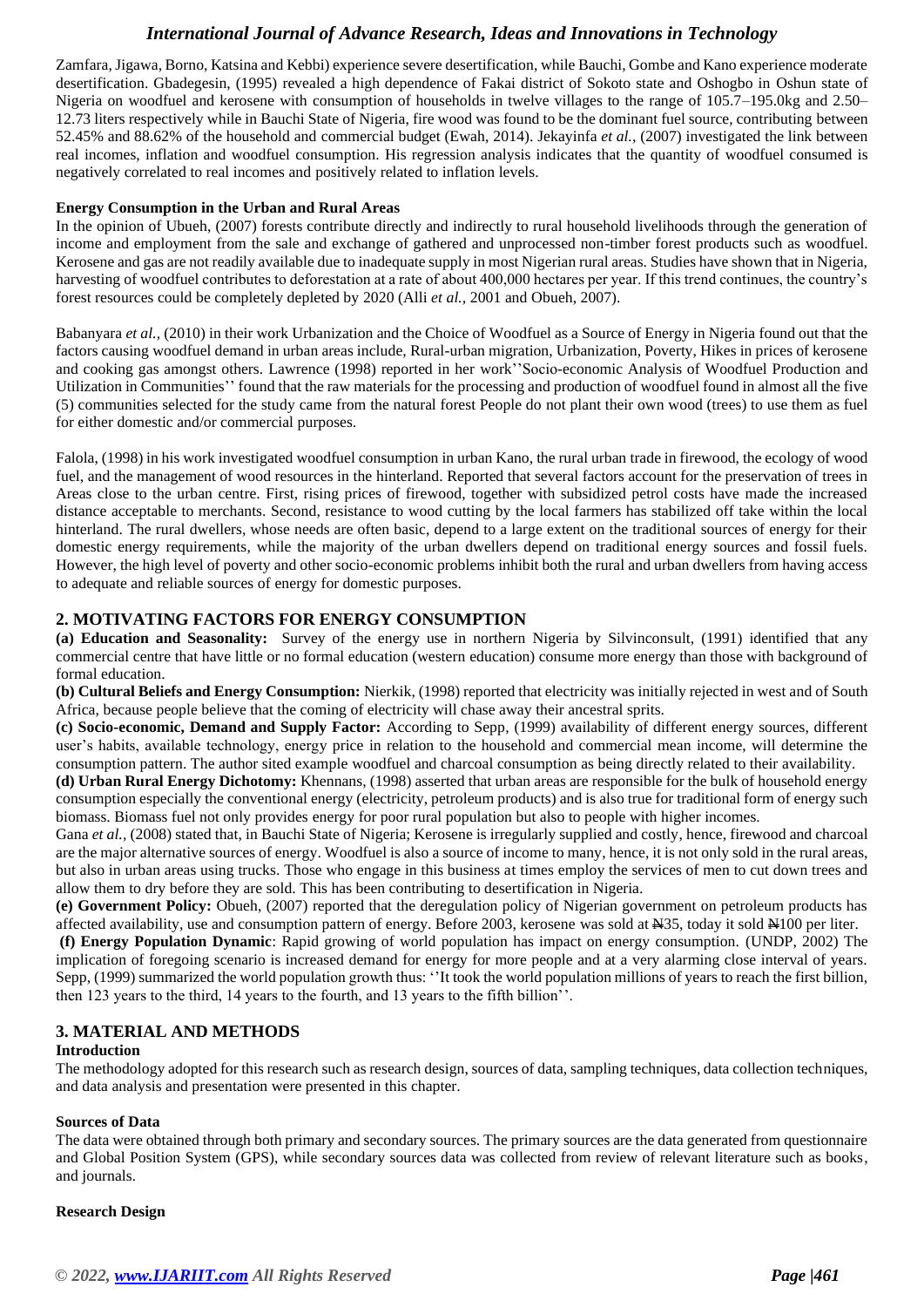The research design adopted is field surveys, where information on the type of energy used, factors influencing the energy choice, cost of alternative energy and consumption pattern of woodfuel among bakeries were derived using questionnaire and GPS was used for taking the coordinate of the bakeries.

## **Sampling Techniques**

Forty (40) bakeries were identified using snow-balling sampling method. This is because the precise location of the bakeries is unknown. In each bakery identified, the respondent directed the researcher to the next bakery. Questionnaire was administered to the respondent in each bakery.

## **Data Collection Techniques**

The questionnaire was administered to the identified respondents. The coordinate of each bakery identified was recoded using Global Position System (GPS) in order to determine the spatial distribution of bakeries in the area.

#### **Data Analysis and Presentation**

The data obtained from the questionnaire was analysed using descriptive statistics of frequency, Percentage (%) and mean while the result was displayed Tabular forms.

## **Spatial Distribution of Bakeries**

Figure 1 The distribution of bakeries in Bauchi metropolis identified was mapped out as presented.



Source: Authors fieldwork and Department of Geography BUK (2018)

Source: Authors Fieldwork and Department of Geography BUK (2021)

Figure 1: shows that, Bauchi metropolis bakeries were located around Railway area while, others are located aroung Kobi, Sabuwar-Kasuwa, wunti, Kofar Idi, Central Market and Babangida square. Best of the spatial distribution of the bakeries presented in (figure 1) indicates that north-eastern part of the metropolis have higher concentration of bakeries which may probably be attributed to high population around the area and the area is also closed to the railline station where business activities are dominated.

#### **Average Cost of Woodfuel (kg) and Electricity Unit (kwh)**

The cost of woodfuel and electricity which are the only source of energy used for baking bread in Bauchi metropolis was presented in Table 1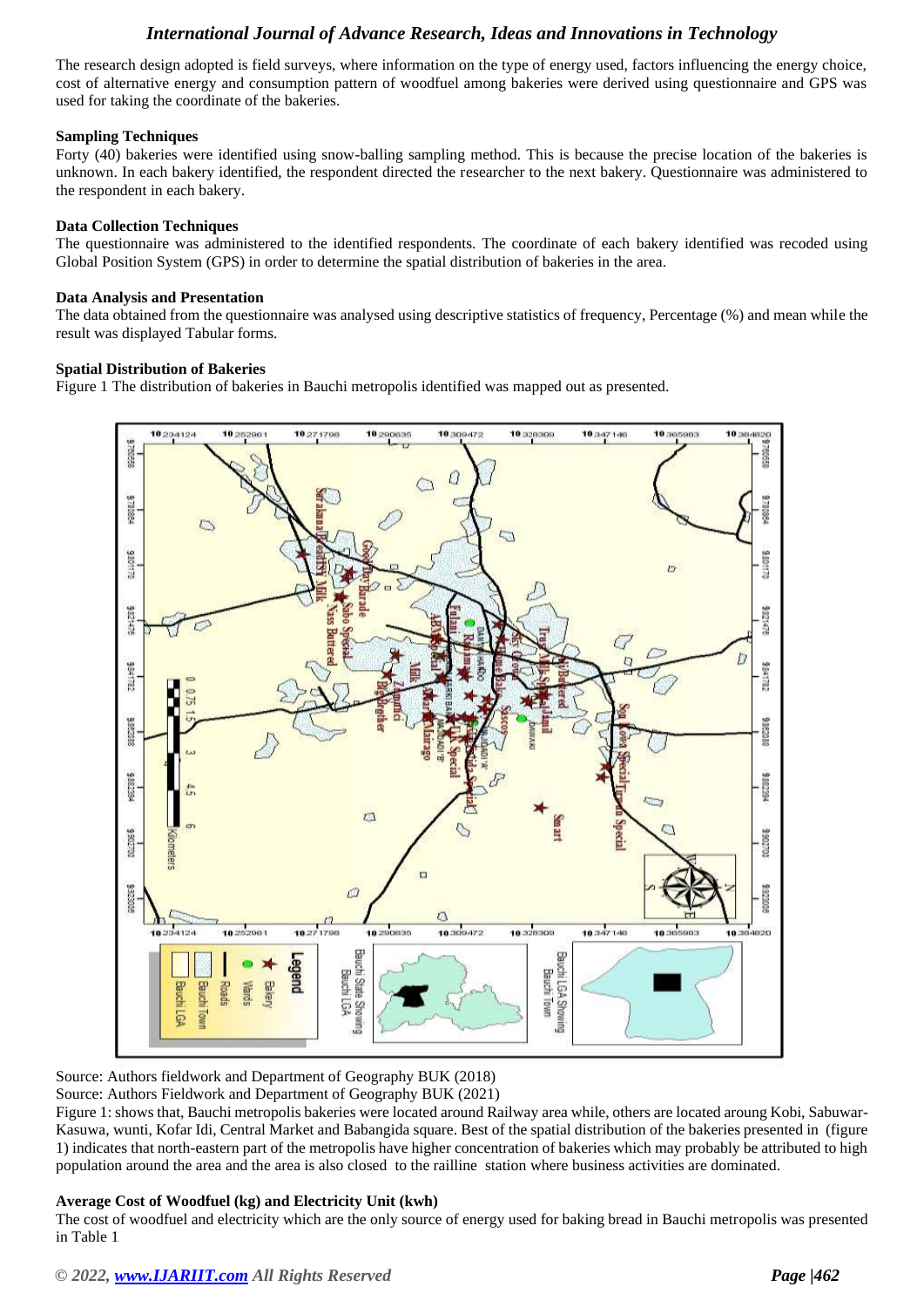# **Table 1. Average Cost of Woodfuel (kg) and Electricity Unit (kwh)**

| Energy Type | Unit of Measure | Average Cost $( N\rangle)$ |  |
|-------------|-----------------|----------------------------|--|
| Woodfuel    | Bundle $(kg)$   | 55.00                      |  |
| Electricity | Unit (kwh)      | 29.80                      |  |
|             |                 |                            |  |

Source: Field Survey (2021)

Table 1 presented that the average cost of a bundle of woodfuel which weigh about 3.30kg with 6 pieces' cost (N55.00) is much less compared with the average cost of a unit (kwh) of electricity ( $\cancel{\text{H}}$  29.80). Based on the result, one bundle of woodfuel is equal to 2 unit (kwh) of electricity in terms of price. In regard to this result, Paul, (2008) reported that the use of woodfuel has been on the increase due to increase in cost and scarcity of alternative source. Similarly, Adedayo (2005) reported that the over dependence on woodfuel for energy is cheaper because of its relative low price and ease of accessibility.

#### **Temporal Analysis of Energy**

The temporal energy consumption is: hot-wet, hot-dry, cold-dry and cold-wet and were presented in Table 2

| <b>Table 2 Temporal Analysis of Seasons</b> |           |                   |  |
|---------------------------------------------|-----------|-------------------|--|
| <b>Temporal Analysis of Seasons</b>         | Frequency | Percentage $(\%)$ |  |
| Hot-wet                                     |           | 42.50             |  |
| Hot-dry                                     | 02        | 05.00             |  |
| Cold-dry                                    | 06        | 15.00             |  |
| Cold-wet                                    | 15        | 37.50             |  |
| Total                                       | 40        | 100.00%           |  |

Source: Field Survey (2021)

Table 2 based on the data collected from the field, the result shows that, 42.50% energy is consumed during the hot-wet season, followed by cold-wet 37.50, the consumption of bread is higher at these period due to cold and a lot of woodfuel is needed for production and for heating the oven due to dampness of the environment. While during the hot-dry and cold-dry only 20.00% energy are consumed, the temperature is higher and there is market for bread but not much as during hot-wet and cold-wet seasons. You can see that season is the main factor that determining energy consumption pattern, also within the season there are factors that determining energy consumption changes such as: Market flow of bake, Market day of neighbouring village, working of other bakeries,

## **Factors Responsible for Energy Consumption Changes within the Season**

The factors responsible for energy consumption within the season such are: market flow of bake, market day of neighbouring village, and working of other bakeries, were presented in Table 3

| Table 3 Factors Responsible for Energy Consumption Changes within the Season |  |  |
|------------------------------------------------------------------------------|--|--|
|                                                                              |  |  |

| Season for Changing               | $- \cdot$<br>Number of Bakeries | Percentage $(\% )$ |
|-----------------------------------|---------------------------------|--------------------|
| Market flow of bake               |                                 | 25.00              |
| Market day of neighboring village | 25                              | 62.50              |
| Working of other bakeries         |                                 | 12.50              |
| Total                             | 40                              | 100%               |

Source: Field Survey (2021)

From the Table 3 it is shown that within the season, market of neighbouring village (62.50%) is the main factor that changes the consumption of bread, the higher the consumption the greater the production. Increase in level of production will lead to more energy consumed (Ronald, 1976).

#### **Determinant Factor Shaping the Woodfuel Cost**

Factors that determine woodfuel cost are: season, cost of transportation, location of bakeries are the factor that determine the woodfuel cost and were presented in Table 4.8

| Table 4 Determinant Factor Shaping the Woodfuel Cost |           |                    |
|------------------------------------------------------|-----------|--------------------|
| Determinant Factor                                   | Frequency | Percentage $(\% )$ |
| of Woodfuel Cost                                     |           |                    |
| Season                                               | 36        | 90.00              |
| Change in transportation cost                        |           | 05.00              |
| Location of the bakeries                             |           | 02.50              |
| Others (specify)                                     |           | 02.50              |
| Total                                                | 40        | 100%               |

Source: Field Survey (2021)

Table 4 Respondents views; season (90.00%) is the main determinant factor of woodfuel cost. The reason is because, the roads to the forests are muddy and not motorable therefore, a lot of woodfuel is stored for this period to be used. Ronald, (1976) said that, some times the price of good is determined by how this good is demanded in the society. Added that the higher the demand the greater the price.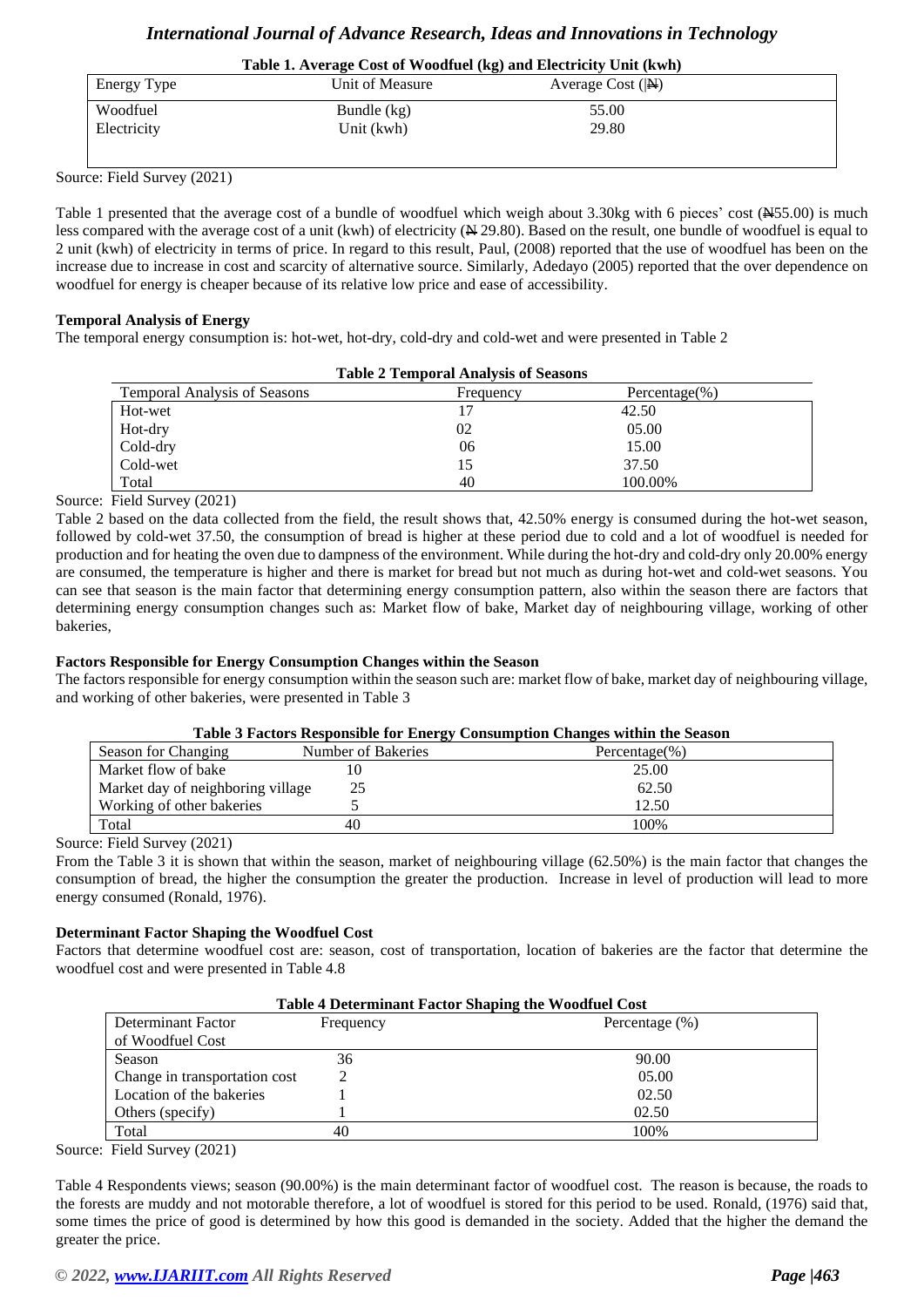# **4. CONCLUSION**

The bakeries in Bauchi metropolis are sparsely distibuted in the area and depend wholy on woodfuel for energy due to its cheapness and availabilty and high cost of other alternative is the factor militating against the use of other energy around the area. The consumption pattern of woodfuel is seasonal because of the demand of the bakeries products depend also on the season of the year. It was concluded that the small scale bakeries dominated (57.50%) among the metropolis bakeries.

# **5. RECOMMENDATION**

Based on the findings, the following recommendations were suggested in the area.

1- Government should provide a bar land for bakers to plant trees before they finish cutting one side another side has grown. This will maintain the ecology of the environment.

2- Government should also subsidies the electricity price for bakeries to reduce over dependency on woodfuel.

3- Government and stakeholders should provide modern facilities in affordable price or loan through corporative to harness other alternative energy such as solar energy in order to reduce the over dependency on woodfuel which reduces the quality of environment.

4- The stakeholders should establish or construct more bakeries particularly around Wunti, Central market, new and old GRA and Babangida square because of the availability of electricity in the area, therefore, electricity can be used to reduce the pressure on woodfuel as a source of energy to bakeries located around the area.

5- Where falling of trees is necessary use of axe should be adopted because it enables the pad lopped to regenerate naturally but machine should be avoided because pad lopped die completely.

# **6. REFERENCES**

- [1] Akinboro, F, Kehinde. A.L, Adetunji M.O*,* (2012). "Solar Energy Installation in Nigeria: Observations, Prospect,Problems and Solution" *Transnational Journal of Science and Technology* 2(4) 73-84
- [2] Alli, S., Sambo A.S.,and Asere, A.A.,(2001). *Household Energy Consumption around Bauchi Metropolis and Environs*, Nigerian Journal of Tropical Engineering, 2001, 2(1), p 37-48...
- [3] Anderson, Dennis. 1996. Energy and the Environment: Technical and Economic Possibilities. Finance and Development June.
- **[4]** Ayuba, K.H. and Dami, A. (2011). *Environmental Science. An Introductory Text.* A Revised and Enlarged Edition. Published in Nigeria by Apani Publications; No 27, Bagaruwa Road, Costain, Kaduna. Pg. 72, 73 and 76.
- [5] Babanyara, Y.Y and Saleh, U.F. (2010). Urbanisation and the choice of fuel wood as a Source bof Energy in Nigeria *Journal of Human Ecology,* 31(1) 19-26
- [6] Energy Commission Ghana July, 2006
- [7] Enger, E.A. and smith, B.F. (2004) environmental science- A study of interrelationship. McGraw hill, New York. *Environment*, CA 91731, U.S.A. 2(3): 87-92.
- *[8]* Ewah O.E., (2014). *Concept Note for a Proposed Programme on Solar Energy for Rural Development,* Proceedings of a National Workshop on "Energizing Rural Transformation in Nigeria: Scaling up Electricity Access and Renewable Energy Market Development",
- [9] Falola, J.A. (1998). Wood fuel in Kano, Nigeria: The urban rural conflict
- [10]FAO, (2001). Map of woodfuel situation on developing countries.FAO Rome pp 1-10
- [11]FAO (2008) beyond timber: social, econic and cultural dimension of non-wood forest products in asia and the pacific, FAO/RAP, Bangkok
- [12]Gana, J.N. and Amodu, M.V. (2008). The Implications of Irregular Electricity and Kerosene Supply in Keffi Town. In Mammam, A.B; Chup, C.D. and Mashi, S.A. (eds). *Urbanization, Resource Exploitation and Environmental Stability in Nigeria.* Book of Proceedings of the 49th Annual Conference of the Association of Nigerian Geographers (ANG). Joyce Graphics Printers and Publishers. Pg. 398 & 399.
- [13] Gbadegesin, A. (1995). SAP and Women's Management of Forest Resources: A Case Study of Olokemeji Forest Reserve Area, S/Western Nigeria. LASU Social Science Journal Vol. 3, pp. 7-20.
- *[14]*Hall, D. O, and Reynolds, P. (2007). Energy background paper *Journal for the World Development Report,* 8(2), 47-50*.* World Bank, Washington DC.
- [15]Horgan, G.P. (2001). Wood energy economics. IIED, Gate Keepers Series no SA18 London
- [16]IEA (2012). Energy balance for Nigeria. OECD/IEA. http:// data.iea.org. Accessed 1st September 2012.
- [17]Jekayinfa, S.O. and Bamgboye, A.I. (2007). "Analysis of energy use patterns in Nigeria'industrial sector: a case study of a cashew-nut processing plant", Proceedings of the 4thInternational Conference of the Nigerian Institution of Agricultural Engineers, Vol. 25, pp. 70-7.
- [18]Khenans, S. (1998). Urban energy; practice and theoretical issues' Boiling point. No 41; 2426pp.
- [19]Laurence Williams. F, (1998) Reflection on the tropical Deforestation Crisis iological Conservation, vol.91
- [20] Malimbwi R.E, and mugasha A.G. (2001). Inventory report of kitulangalo forest reserve, Morogoro, Tanzania Forest and beekeeping division Dar er salaam43pp
- [21]Nierkik, A.V. (1998).' A place to feel at home; a social perspective on the family healt in africa'. Boiling point. 41; 3-5pp.
- [22]Ojinnaka, I. J. (2008). Energy Crisis in Nigeria, The role of Natural Gas. *The Bullion,* The Publication of Central Bank of Nigeria, 22 (4), 78-97
- [23]Oni, A. (2014). "Renewable Energy in Nigeria, Features & Options" [http://businessdayonline.com/2014/03/renewable-energy](http://businessdayonline.com/2014/03/renewable-energy-in-nigeria-featuresoptions/)[in-nigeria-featuresoptions/#.](http://businessdayonline.com/2014/03/renewable-energy-in-nigeria-featuresoptions/) UzfAXXZlDIU
- [24]Okoye, C.O. and Ezeonyejiaku, D.C. (2010). Desertification in the Drylands of Nigeria: Causes, Consequences and Solutions. *Journal of the Faculty of Environmental Sciences,* Nnamdi Azikiwe University (UNIZIK), Awka, Nigeria.Volume 1, Number 1, 2010. Pg. 49 and 51.